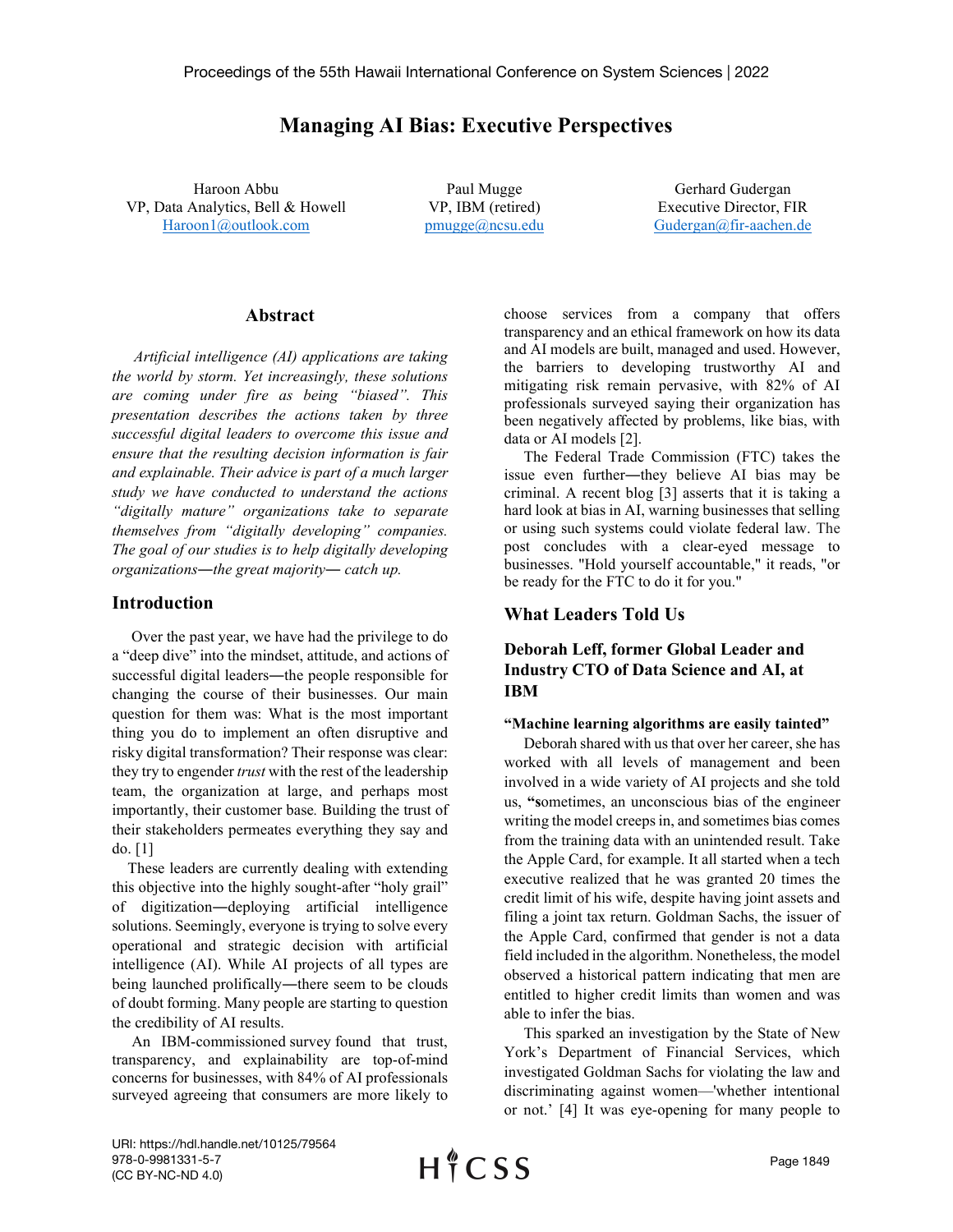realize that the model can be biased, even if you purposely exclude problematic fields. The fact that the model learned to be biased from training data was very eye-opening for many."

#### "We need innovation that is rooted in outcomes"

 "There was so much fanfare about early successes that AI quickly became a board-level discussion. Suddenly every company needed an AI roadmap. Now successful technology projects have been happening in every corner of every organization for years, but one of the keys to success with AI is to shift the perspective away from what the technology is and onto what it does. "For a long time, innovation meant, 'We are on version 11.2 and are looking for enhancement ideas for version 11.3, and we want to go live in two quarters so be reasonable.' This has trained us to think about innovation in what we have, and that's not true innovation. We must shift the conversation away from data and technology to focus on outcomes to break free of historical constraints—and open the door to innovation rooted in problem-solving." [5]

# Krishna Cheriath, VP and Head of Digital, Data and Analytics, at Zoetis Inc and former CDO at Bristol Myers Squib

#### "Companies need to have strategic clarity"

 Krishna asks companies: "What is your core company strategy, and how can the digital strategy be a lever to accelerate and augment that strategy? This is a very important clarification because it is easy for digital to become a distraction. For life sciences companies focused on discovering transformational medicines for their patients, digital can help by accelerating the speed at which we bring them to our patients. With all the hype around digital and AI, and everybody trying to become the next Netflix or Airbnb, you can easily lose strategic focus and clarity. The company strategy drives digital strategy, which in turn drives data, analytics, technology, and talent strategies."

### "Ethics in AI is everything—particularly in the field of Medicine"

 We also asked Krishna to elaborate on ethics in AI related to the healthcare industry. How can we tell the story where AI is augmenting human work, not replacing human work? In response, Krishna pointed us to an article he wrote for the pharmaceutical industry, "From Hype to Health: Delivering the Promise of AI in Biopharma," where he advocates for a multidimensional strategy and explains how you can have both responsible and innovative AI. [6]

 "I'm a big believer in the augmentation strategy that requires us to invest in several layers. One is identifying the right opportunities where AI can be of value. Then how do you have the right experimentation mindset so it can prove its value? This can generate a lot of pilots and proofs of concept. As a friend of mine said, 'There are more AI pilots than there are pilots at United and Delta airlines combined.'

 The other aspect of this equation is talent development, which needs to be viewed from two angles. One is the talent needed for scaling and adopting AI. It is a highly competitive segment, and the nascency of AI makes it tough to get the right talent. The other is enabling the knowledge workers the larger employee population—to coexist in an AIaugmented enterprise. They should not see AI as a threat or competition but see it as a way to capitalize fully on a business opportunity."

#### "Build Trust in AI"

 We asked Krishna how he builds trust in the organization when employees may be worried about AI and other machine-learning technologies. "I think about trust and transparency very broadly. If you look at society at large, there are many examples of a lack of faith in institutions. People have a hard time agreeing on facts. You can see many aspects of the fraying of digital trust in society.

 Companies need to think about trust and transparency, not just as a check-the-box exercise you have to go beyond that. I think companies in the future will compete on trust and transparency, which is a different mindset. You're now saying that you want to be the most trusted company by your customers in this space; that means that you will have to do things differently. "AI is one aspect of it, but the larger topic of trust and transparency requires you to examine how you are engaging with your stakeholder base and how you are equipping every employee to be a good digital citizen."

 Again, AI is only as good as its underlying model. If any bias gets associated with it– the AI project is Dead On Arrival. It is up to senior management―and even the Board of Directors―to ensure that predictive AI models are unbiased. The recommendations they make are, indeed, "fair".